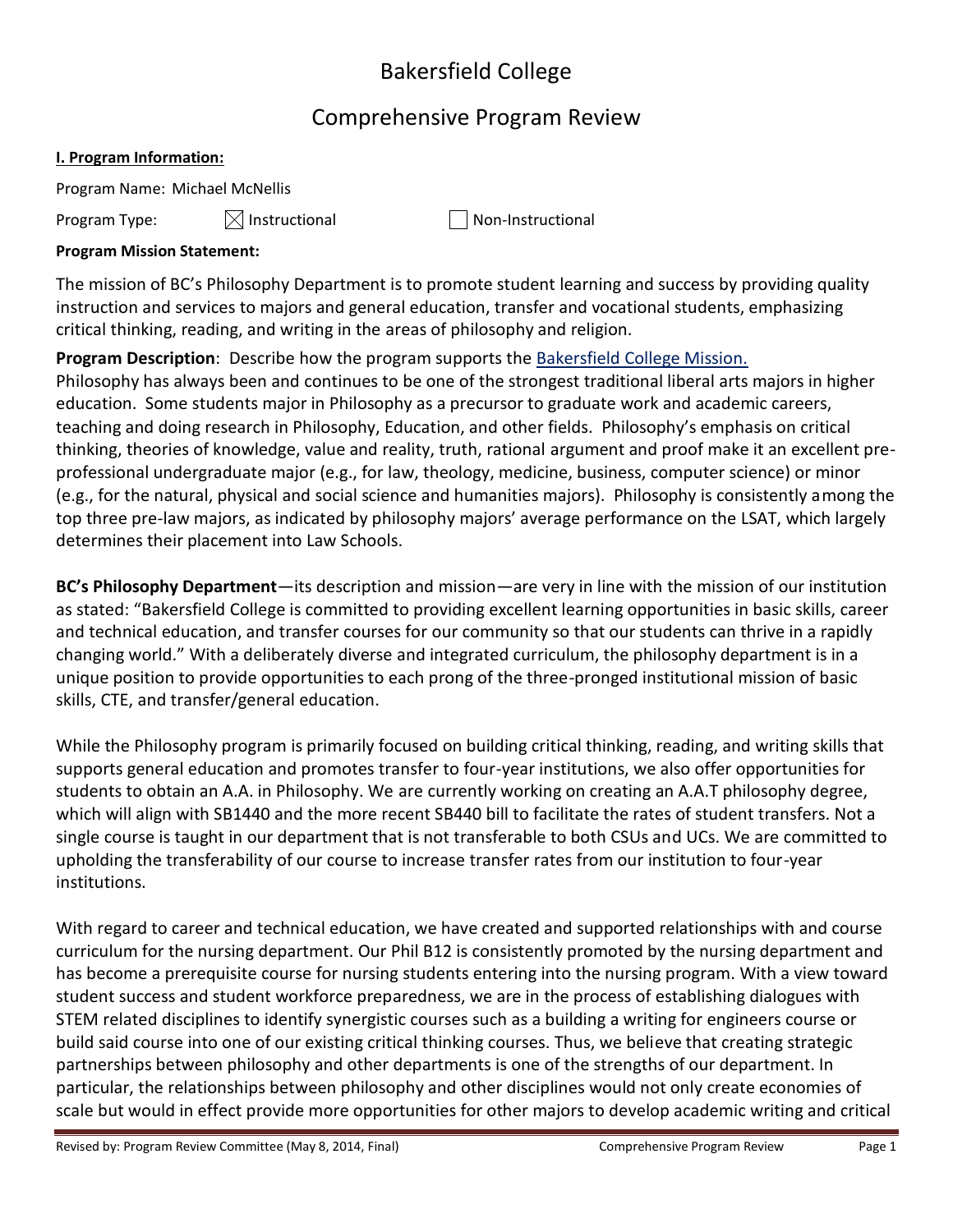skills specific to their field of interest.

Finally, with regard to basic skills, none of our courses have prerequisites, save for Phil B9, and, we serve basic students directly in our courses. BC's philosophy department provides explicit, focused, and targeted instruction on the basic skills of reading, writing, and critical thinking. Our advantage is that we provide content that is both accessible but highly critical and, based on student and faculty testimonies, inspires students to discover reasons to write, read and think better. All of our courses are writing and reading intensive courses and many students find the value and motivation in addition to developing the requisite skills needed for collegiate level courses to persist in their academic journey.

# **Program Learning Outcomes (PLOs)/Administrative Unit Outcomes (AUOs)—please list:**

- **1 .** Explicate and evaluate arguments
- **2 .** Explain major philosophical or religious ideas
- **3 .** Defend personal positions on important philosophical issues.
- **4 .** Demonstrate clear writing and speaking about philosophical or religious ideas

## *Instructional Programs only:*

A. List the degrees and Certificates of Achievement the program offers.

Associate of Arts in Philosophy (A.A. Philosophy) Associate Transfer Degree in Philosophy (in process – will be completed by the end of the academic year)

B. If your program offers both an A.A. and an A.S. degree in the same subject, please explain the rationale for offering both.

Not applicable.

C. If your program offers a local degree in addition to the ADT degree, please explain the rationale for offering both.

Not applicable.

## **II. Program Assessment:**

A. How did your outcomes assessment results during the past three years inform your program planning?

We are focusing on *formal* program assessment this year. We plan to *formally* assess two of our four program outcomes, namely a) explicate and evaluate arguments and b) explain major philosophical or religious ideas.

B. How did your outcomes assessment results during the past three years inform your resource requests this year?

We are *formally* assessing our PLOs for the first time this 2014-15 academic year.

C. Describe how the program monitors and evaluates its effectiveness.

We currently monitor and evaluate our effectiveness through the following activities: a) analyzing student success and retention data, b) informal conversations with our majors, c) quality of essay submissions to our end-of-year Student Colloquium; d) number of students attending and/or participating in the following academic programs: Gadfly Café, Student Essay Content, and Student Colloquium, and d) improvement in grades on assignments throughout the semester.

D. Describe how the program engages all unit members in the self-evaluation dialogue and process.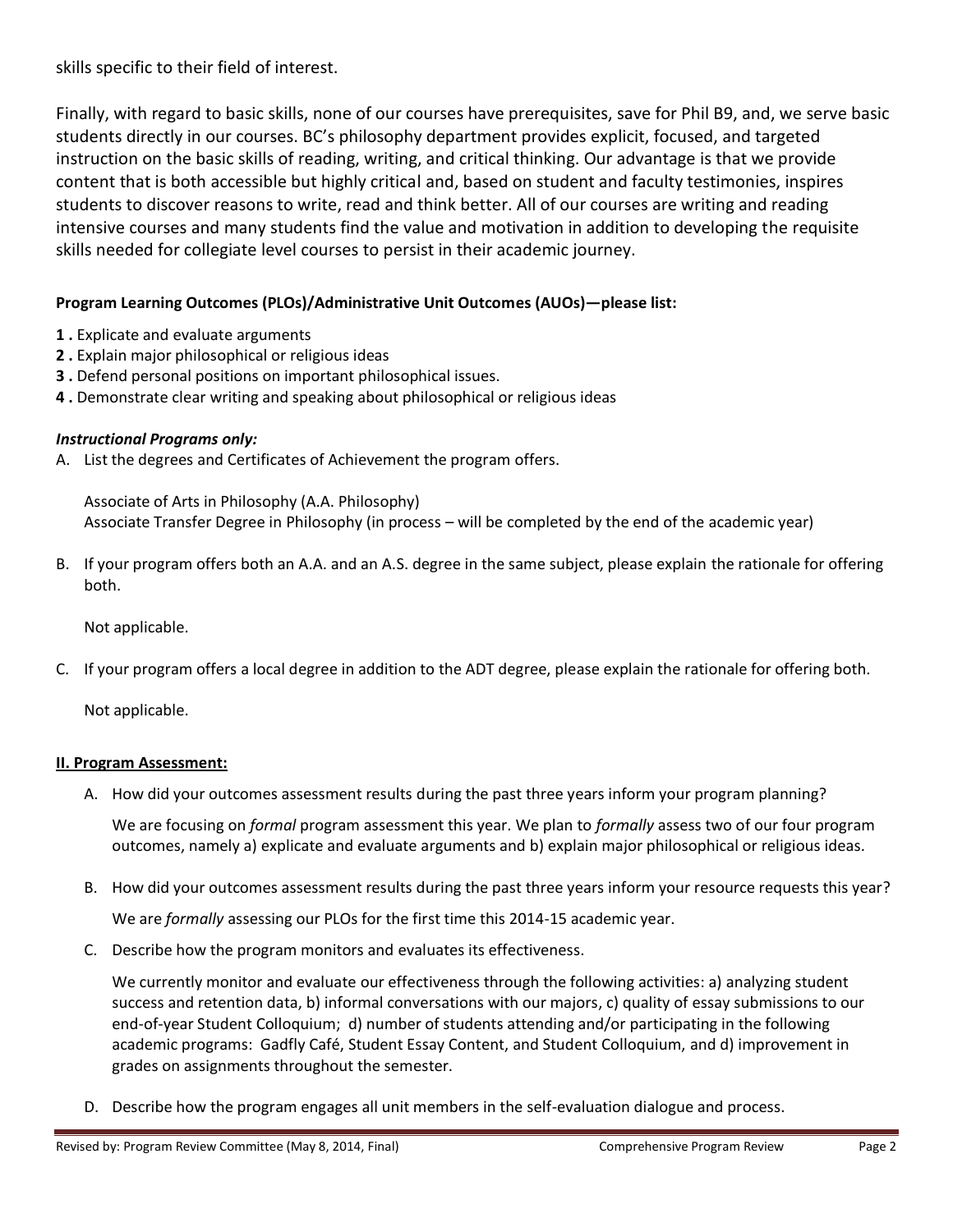We meet formally and regularly each month as a department to engage all unit members in the self-evaluation dialogue and process.

E. Provide recent data on the measurement of the PLOs/AUOs, as well as a brief summary of findings.

We are *formally* assessing our PLOs for the first time this 2014-15 academic year.

- F. What have the program's PLOs/ AUOs revealed or confirmed in the last three years? We are *formally* assessing our PLOs for the first time this 2014-15 academic year.
- G. *If applicable*, list other information, data feedback or metrics to assess the program's effectiveness (e.g., surveys, job placement, transfer rates, output measurements). Not applicable.
- H. Discuss the strengths of your program.

We are still very strong in productivity, student success, especially regarding student transfer and course/program completion, faculty involvement on campus, and diversity. That being said, what was not mentioned is our strong relationship with some of the career and technical education departments. I see this getting stronger in the years ahead.

I. Discuss areas for improvement in your program.

There are two areas of weaknesses identified in last year's review that are still weakness this year, namely the number of A.A. degrees awarded and assessment, but there is one weakness that has improved, namely the total number of students served—not to be confused with productivity (numbers of students per section). One weakness that can be added this year is the lack of qualified and available adjuncts in our area.

Explanations: Our program still does not offer a high number of A.A. degrees, but we expect this will modestly change once we implement the new A.D.T. Philosophy degree. Fortunately, we are making headway on assessment and with a renewed spirit and energy, we are confident we can start completing most assessments of both program level and course level outcomes (SLOs) within a couple of years. As for the adjunct issue, this is a tricky one, because with no four-year institutions offering a master degree in our surrounding area, adjuncts are few far between, which is why we typically have to hire full-time instructors in order to attract talent.

J. *If applicable*, describe any unplanned events that impacted your program.

Over the last year and a half, we had several unplanned events that negatively impacted our program. The former chair stepped down due to medical reasons, we have a faculty member who has been on administrative leave since January of 2014, and a full-time faculty member leave our institution for a new one at Moorpark College. Essentially we have lost what is equivalent to two full-time faculty members and are currently in a desperate need of at least one full-time faculty member hire, but a case could be made for two more.

## **III. Resource Analysis:**

- A. Human Resources
	- 1. If you are requesting any additional positions, explain briefly how the additional positions will contribute to increased student success. (Faculty Request form; Classified Request form)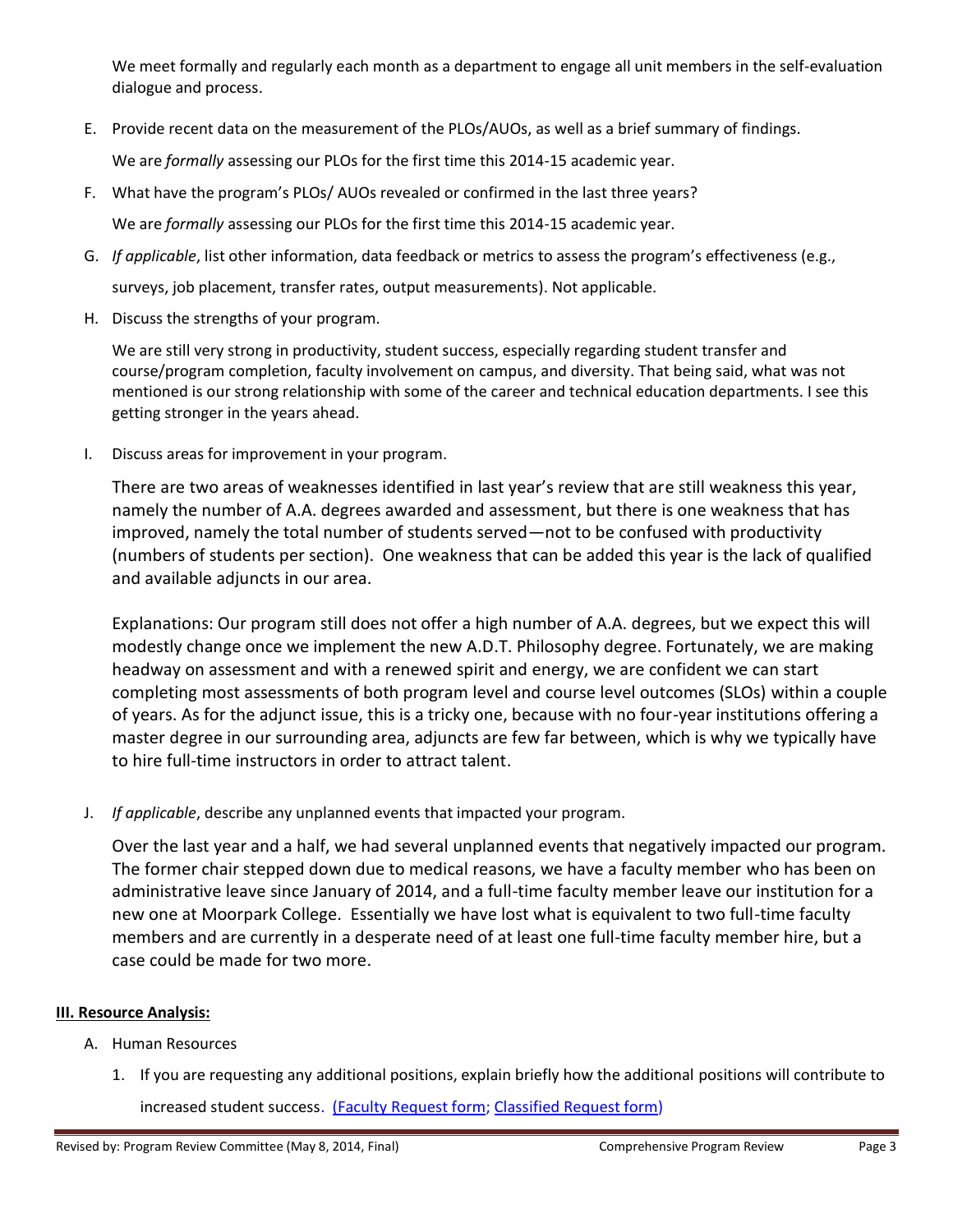- 1) We have lost one full-time faculty member to another institution and another to what appears to be an extended administrative leave (currently at 3 semesters with no indication of when or if faculty member will return).
- a. Since both faculty members taught overload, we lost what is equivalent to 14 courses/semester, or 28 courses/year, or approximately 120 FTES. This is a significant loss of FTES.
- b. To accommodate this loss, each of the 5 remaining full-time faculty members have agreed to teach double or triple overloads. This is not sustainable over the long-run, which when faculty members become unable to continue this high overload, FTES numbers will drop significantly.
- i. Despite this loss of faculty and with the vibrant and collective spirit of philosophy faculty members, the department actually increased its unduplicated headcount from 3039 to 3221 (up by 6% from 2012-2013). Our department helps the institution reach its FTES's goals but needs a replacement to keep this increase sustainable! With 5 full-time faculty members, our department's FTEF is 18.8!!
- ii. Adding this one faculty request will put us at 6 full-time faculty members, making us closer to the 7 we had last year.
- 2) Adjunct faculty members are not readily available in Kern County. There are no local institutions that support a M.A. in philosophy, making it difficult to attract adjuncts.
- 3) Drawing on the budget decision criteria of whether this request is worth the cost, note that philosophy instructors are typically known for their high-level of productivity. We are among the best bang for your buck in the district. We can run 381.2 FTES on essentially faculty salaries alone. While the collegewide average for students/section for traditional courses is 32 and online courses 46, ours are 44 and 59 respectively.
- 4) In order to maintain our support for Allied Health and our core Critical Thinking function on campus, we need this replacement. This meets both the student success and Transfer mission of our institution.
- a. More specifically, a replacement will help us meet the new high demand for our Phil B9: Advanced Critical Thinking and Composition courses. Currently is the only consistently taught course that meets the UC critical thinking requirement! Without such a position, the Transfer mission of our institution will be negatively impacted on a significant level.
- b. Also, we need to maintain our Phil B12 offerings to help provide a smooth pathway for nursing students.
- 5) Every one of our 80+ courses offered are waitlisted within a month or two into registration. Not a single traditional course is canceled for low enrollment. This suggests high demand for our course offerings.
- 6) Philosophy professors initiate services (student pantry) and programs (Gadfly Cafe) that contribute to the overall growth, learning and citizenship in ways that far surpass our mere contribution to GE.
- 7) Anticipating at least one, possible two retirements, in our department of 5 full-time faculty members, we need to be proactive in helping the new faculty transition into his/her new role and ensure the integrity of our program.
	- 2. Professional Development (Professional Development form)
- Describe briefly the effectiveness of the professional development your program has been engaged with (either providing or attending) during the last cycle, focusing on how it contributed to student success.

Our program has a high-level of professional development effectiveness. Some of the professional development that our program or faculty members have either lead or participated in include all of the following: Helped kickstart the first-ever BC Data Conference, Lead the DataTeam for the first semester, Starred in the College Research Survival Skills Video [\(http://www.youtube.com/watch?v=BNHPUge6Obc\)](https://owa.kccd.edu/owa/redir.aspx?C=Ogj1Ri4daUyE2RyhDSCTQ-htc7FkqdEI2ASAoQ98L8In_Ckl34M6iQwQ_yGmJg6BwACzHxsrwqc.&URL=http%3a%2f%2fwww.youtube.com%2fwatch%3fv%3dBNHPUge6Obc), Delivered a talk at the Equity Conference, Delivered a talk on leadership entitled "Leadership and Management: Not the Same Thing" for business students, Facilitate at least 6 Gadfly Cafe' Discussions per year, Teamed up with Communication department to deliver a talk entitled "When Words Wound: Language and the Oppression of Women." for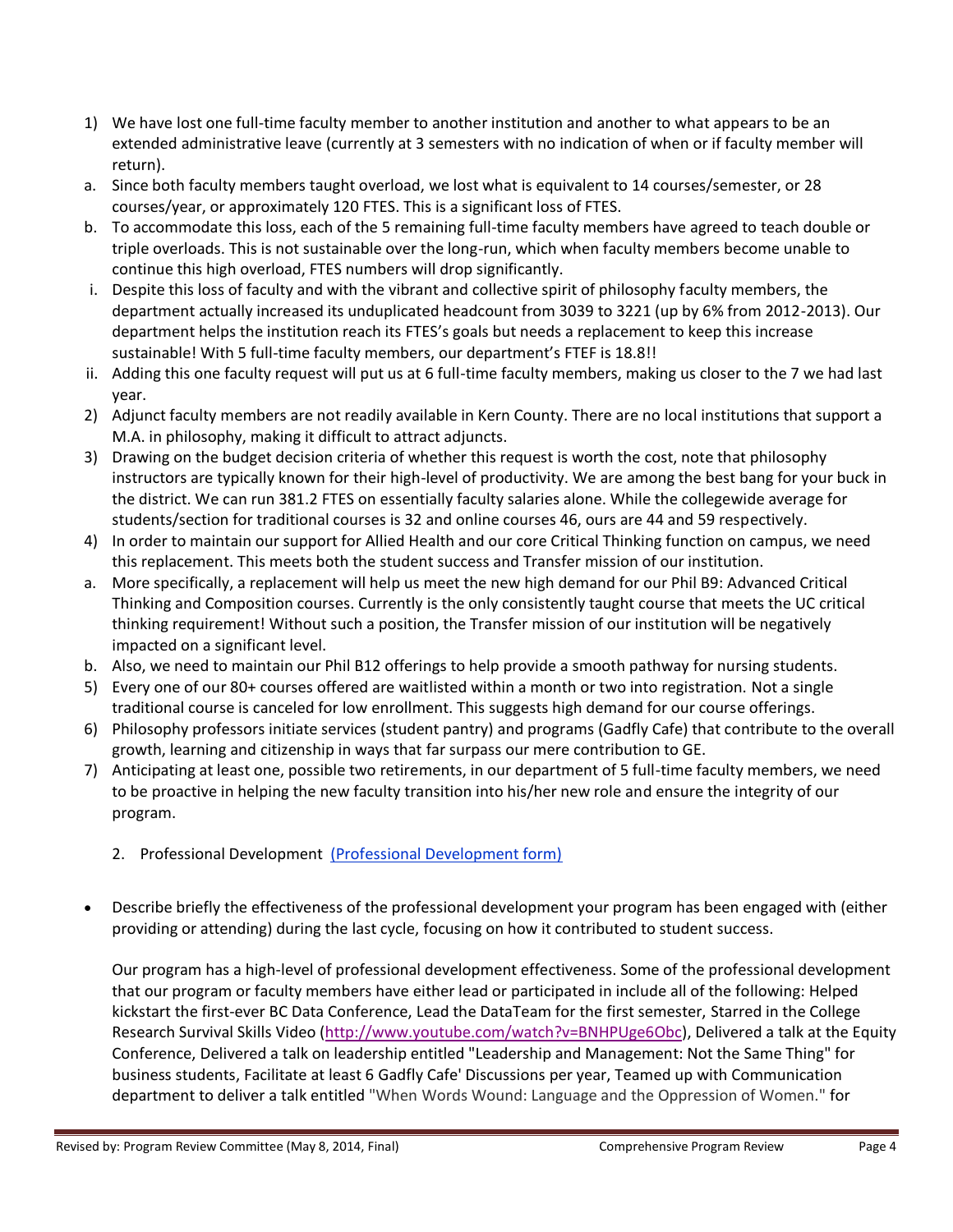Women's History month, Co-leads the BC DREAMers group, Attend program review workshops with Kate Pluta, opening day activities, TED talk presenters, etc.

a. Provide rationale for future professional development opportunities and contributions that your program can make.

Our department is invested in making our campus great and our participation, either as leaders or participants, embodies our commitment. Our goal is to continue to be leaders on the data front, Gadfly Café discussions, BCDREAMERS group, and TED talks in addition to providing programs that directly involve students, like the Student Essay Competition and the Student Colloquium.

- B. Facilities (M&O requests can be submitted by completing th[e M&O Request form.](https://committees.kccd.edu/sites/committees.kccd.edu/files/Copy%20of%2012%20M%26O%20Needs%20Workbook%2012-13%20APR.xlsx))
	- 1. Assess the effectiveness of the facilities used by your program in meeting college strategic goals.

Our rooms in the Humanities building, namely 104 and 105, still have crumbling walls and falling ceiling tiles. The Humanities building still has an ineffective and unreliable elevator. These points negatively impact student's success in two ways: it shows the students that the campus does not care about the student environment, which may be correlated with an increase in student motivation to be successful—leading to lower retention rates. Also, by not having a functional elevator, the second floor classes have had change rooms mid-semester because a student with a disability couldn't access their classroom. Without a functional and reliable elevator, this negatively impacts a small, but nevertheless significant, student population who need such an accommodation. In the end, the lack of care taken to our classrooms negatively impacts student success! Finally, we need blinds put up in instructor's office, FA70, as the sun enters directly into the room and heats it up, making it unbearable and untenable for instructor to help students during afternoon office hours.

2. Justify your facilities and M & O request.

Please remodel and/or update our rooms by painting and fixing walls in Humanities 104 and 105 (see rationale in B1). Please replace or permanently fix the elevator in the humanities building (see rationale in B1). Please put up blinds in FA70 (see rationale in B1).

- C. Technology (Technology requests can be made by filling out the [ISIT Request form.\)](http://www.bakersfieldcollege.edu/irp/Annual%20Program%20Reviews/2012-13/13%20ISIT%20Priority%20Workbook%2012-13.xlsx)
	- 1. Has your program received new or repurposed technology in this 3-year cycle?

No, we have not received new or repurposed technology in this 3-year cycle.

If no, what technology could play a contributing factor in future student success and outcomes for your program? How would you evaluate the effectiveness of this technology?

- i. *New office and classroom computers for faculty and 16x9 aspect ratio screens for the classrooms*: Our faculty members have outdated, sluggish, and, in two cases, broken office computers. Some of our faculty has computers that shut down spontaneously, making it a very unreliable. Our classroom computers have not been updated for over 4 or 5 years now. Evaluating the effectiveness of this technology should be self-evident.
- ii. *Installing a smartboard or brightlink in one of our classrooms* would provide the department with an opportunity to create lectures that could be saved and uploaded to Moodle for student review, to produce compelling visuals in our religion courses, and, most importantly, to generate interactive lectures for our logic and critical thinking courses. More importantly than that, however, might be that our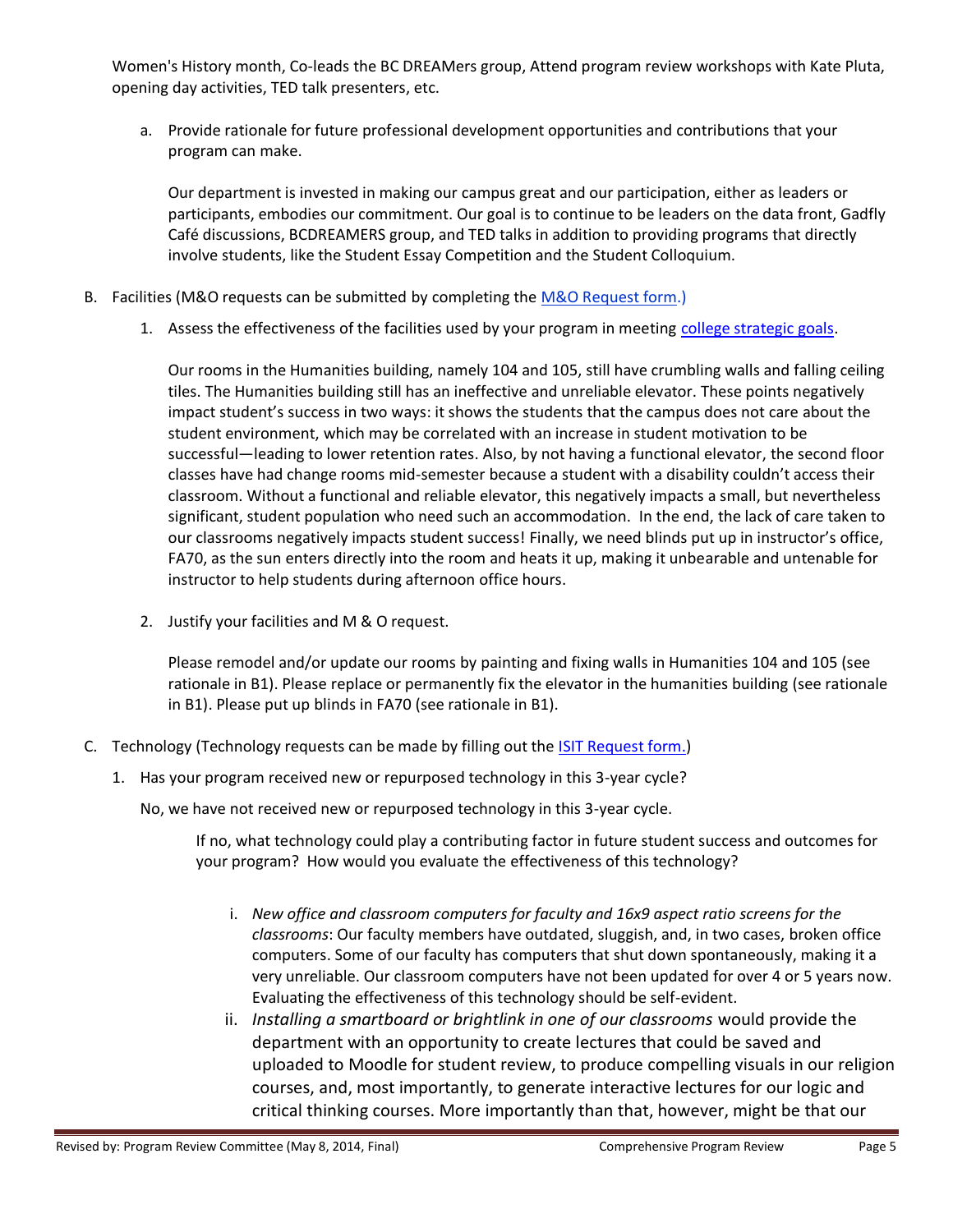students are coming to us with an experience of digital technology that is not replicated by our current technology options in our department's classrooms. We are not meeting our students' needs or expectations, which in effect could certainly correlate with student success. We would evaluate such technology based on both qualitative data obtained from student interviews and quantitative data pulled from our department scorecard of retention and success rates.

- iii. *Installing a "short throw, wall mounted" projector* in room H105. At present, the current television system is limited in its usefulness. The projector images are larger and easier to see, and do not require the teacher to strain his/her neck to use when standing in front of the computer. Estimated cost reflects cost of hardware, installation and additional wiring. This is a cheaper route than asking for two brightlink boards. We thought since some of our faculty members prefer projectors and others a smartboard, we would ask for a short throw in one room and a brightlink in the other. We would evaluate such technology based on both qualitative data obtained from student interviews and quantitative data pulled from our department scorecard of retention and success rates.
- iv. *Providing the chair with a laptop* is of critical importance to increase efficiency and communication on campus. As it works now, personal laptops are used. This argument can be applied to the Deans as well, who work very hard and have to use their own laptops in order to complete everyday job-related tasks. Meetings between chairs and Deans could become work meetings, where both are using laptops to complete important paperwork. The laptop would transfer from the outgoing to the incoming chairs and, possibly, only to those who need to work closely with the chairs. This would improve the outcomes and efficiency of our program, which also would positively impact the effectiveness of our institution. *This is an essential technology for chairs in order that they can be as productive, helpful, and constructive as they possibly can*. Evaluating this technology could come from both qualitative and quantitative sources. Qualitative data can be obtained from interviews of chairs and administrators. Quantitative data can be obtained from an objective survey distributed to chairs and administrators after a semester's time. If laptops do in fact increase communication, efficiency, and productivity, then this option should be strongly adopted campus-wide. In short, this requests helps fulfill strategic goals of student success, communication, oversight & accountability, and integration.
- 2. Discuss the effectiveness of technology used in your area to meet [college strategic goals.](http://www.bakersfieldcollege.edu/collegecouncil/BAKERSFIELD%20COLLEGE%20STRATEGIC%20FOCUS%202013-14.pdf)

Currently, we have priority classrooms without effective technology. Thus, we use white board and Expo markers. While for some of our faculty and courses this is sufficient, it is not sufficient for other faculty and courses that demand more of an media centered approach to the learning process. Student success would be positively impacted in these media-centered courses.

3. Does your program need new or repurposed technology to support student success? Justify your ISIT Technology Request and your vision for meeting student, program, or administrative unit outcomes for this next 3-year cycle.

Yes. See response to question number one where a delineation of the three new technologies needed to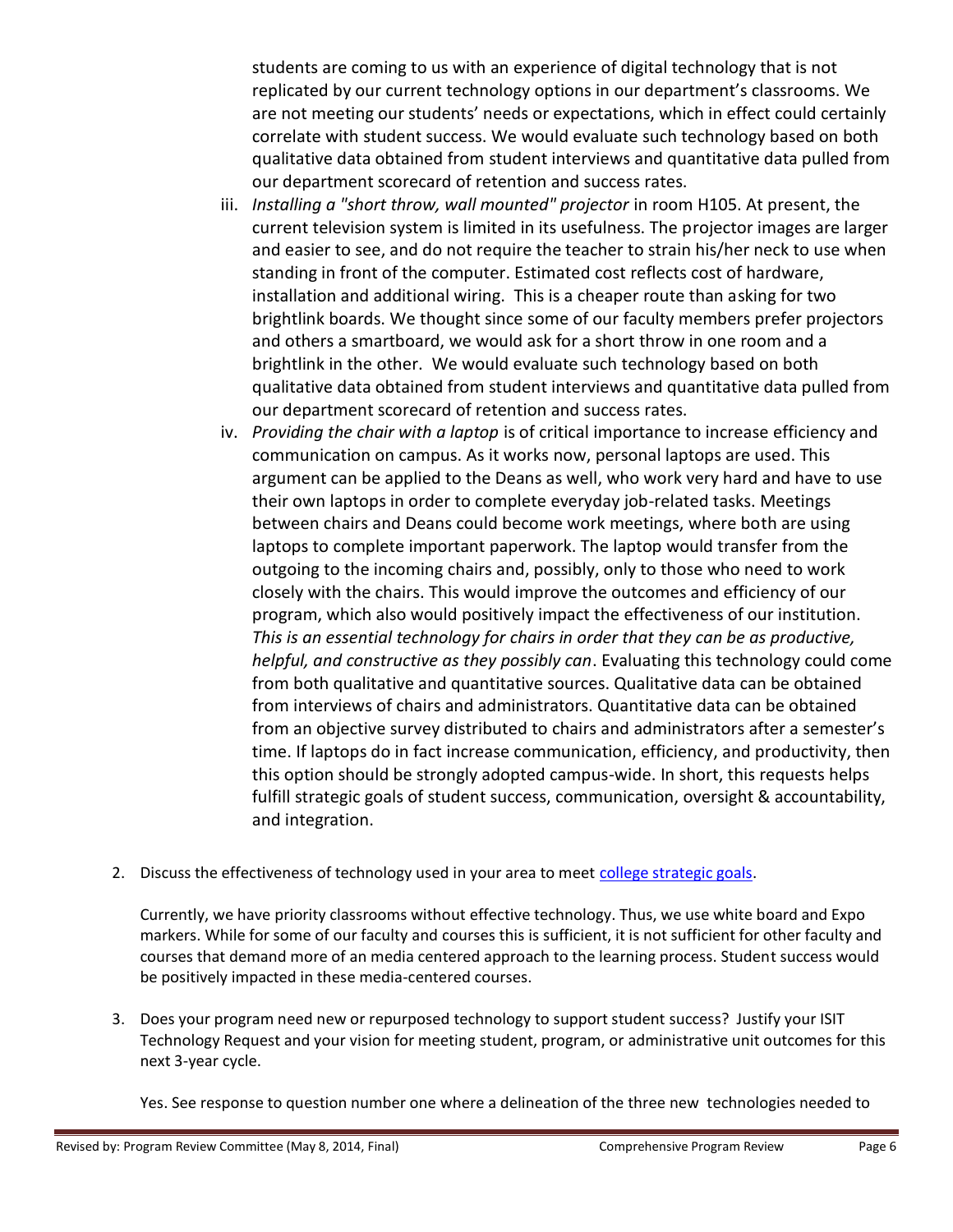support student success in our program.

D. Budget (Changes to the budget allocation can be requested using the [Budget Change Request Form](http://committees.kccd.edu/bc/committee/programreview)). If you are requesting any additional funding, explain briefly how it will contribute to increased student success.

We will be asking for an increase to our currently deficient departmental budget allocation. Last year, the dean, currently our former dean, rejected our original proposal of \$2500 and counter proposal of \$1000, which was an increase to the \$150 budget request that was suggested by him and formerly given to our department in the previous year. Supplies alone cost significantly more than \$150 and last year some of our faculty members had to teach without new Expo markers for the last month of instruction when a supply request was denied by our former dean. This makes for an impossible teaching environment when we are not allocated enough money to supply our faculty members with the simplest and most basic tools for instruction – namely markers to write on a white board. Moreover, we run three really big programs that impact students directly, which, in the past, have been funded solely from the wallets of the department's faculty members. These programs are the student colloquium, student essay contest, and the monthly Gadfly Café' discussions facilitated by Rene' Trujillo. There are marketing and production costs to these events, not saying anything of the cost of refreshments and food. Notwithstanding the marketing costs, the supplies alone for markers can be estimates as follows: 1 dozen of black expo markers cost \$16.50. Assume a faculty member uses ½ a box for every month he teaches, which is the lower end of the use scale, and with 8 faculty members, including adjuncts, in the department, an estimate of 40 boxes should be ordered (5 boxes for each faculty member for the year). This alone totals \$742.05 before tax (\$803.27 with tax). We also need powerpoint clickers for each of our rooms. When we include marketing and food expenses for our events, we are looking at about \$100 and \$200 respectively, for a minimum of \$300. This year we are asking the low end of our budget, which will be \$1250.00-\$1300, and as we better define each of our costs, we make appropriate additions or subtractions to our budget in the future.

Relating our increase to the impact it will have on student success: first, markers are mission critical for instruction purposes and students need academic opportunities outside the classroom to help them develop academically and see the value of applying academic knowledge to real world issues. Our programs offer these types of academic opportunities and minimal funds are required in order to continue to provide these opportunities.

## **IV. Trend Data Analysis:**

Review the data provided by Institutional Research. Provide an analysis of program data throughout the last three years, including:

A. Changes in student demographics (gender, age and ethnicity).

With regard to gender and age, there have been no significant changes (f/m: 60/40; 20-29 still our highest age served at 57%). That being said, there has been a significant switch over the four years between Hispanic/Latino and White ethnicities. In 2008-09, the ratio was 44%/35%, whereas last year, the ratio of Hispanic to White was 61%/25%. We now serve the prominent ethnicity of Hispanics. We have seen a steady African American group (5% in 2009-10 to 5% in 2013-14).

B. Changes in enrollment (headcount, sections, course enrollment, and productivity).

In comparing 2009-10 headcount, sections, and student/section to 2013-14 years, one recognizes that the total number of sections has remained the same at 80, but in 2013-14, we added 4 more traditional sections and decreased our online offerings. While we lost two faculty members last year, we actually increased the total unduplicated headcount from 3039 to 3221 (+6%). Also we saw an increase of 2 from 42 student/section to 44 students/section. Our department remains committed to ensuring that students find our courses accessible. That being said, our productivity has always remained significantly higher than the collegewide productivity numbers with a ratio of 20.3 (up from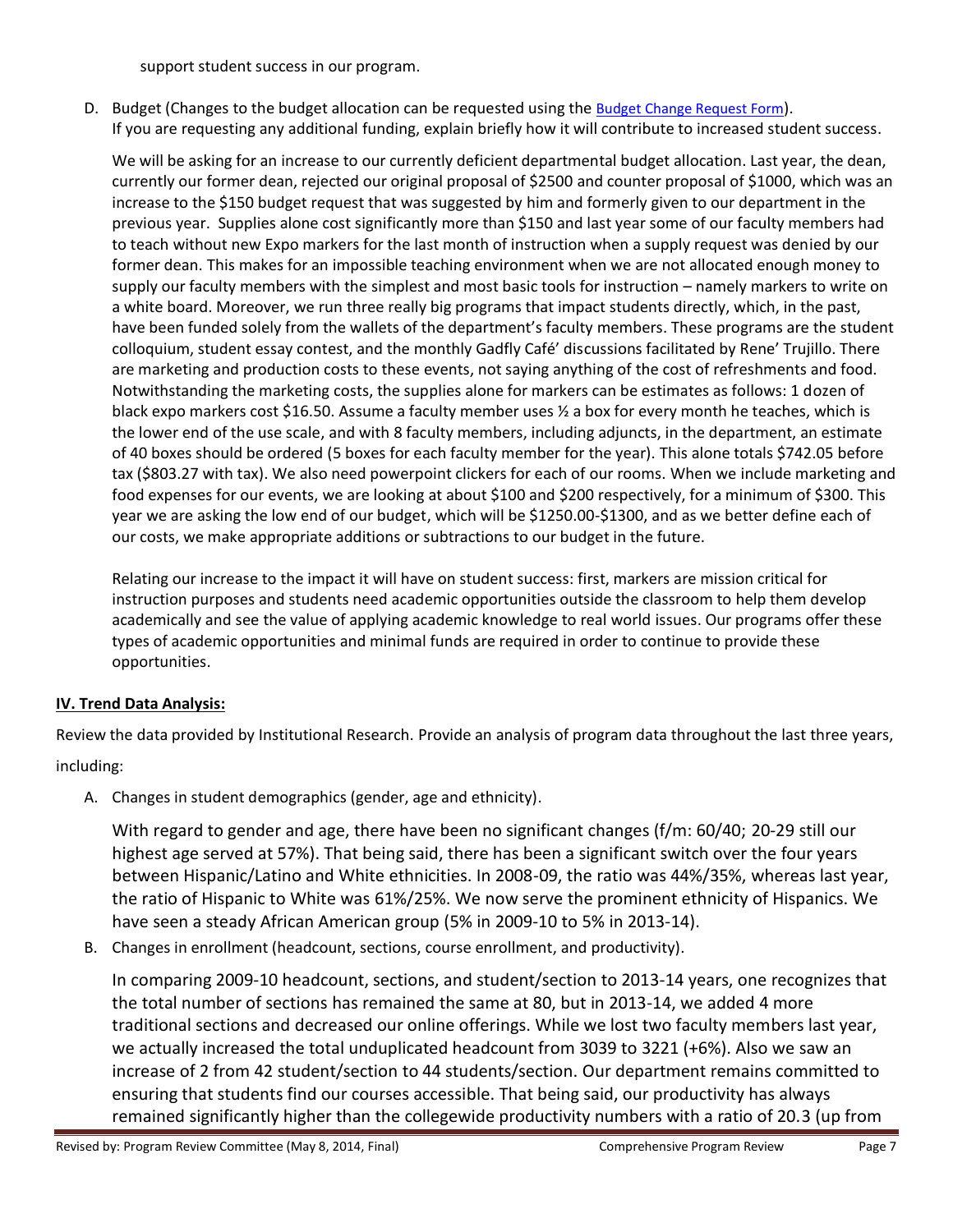20.1 last year) for philosophy and 17.5 for the campus (notice this decreased from 17.9).

Success and retention for face-to-face as well as online/distance courses.

Given the degree of critical thinking, reading, and writing involved in our courses, we would expect that we would be slightly below collegewide retention and success rates. As it turns out, we are very close when comparing F-t-F numbers. In our subject area, we have 86% retention rates compared to the collegewide 87% rates for F-t-F courses. Our 67%% success rates are comparable to the 69.1% success rates for F-t-F collegewide. What is surprising is that our online student success percentages are higher than the campus-wide numbers (our 59% to a collegewide at 52%).

C. Degrees and certificates awarded (three-year trend data for each degree and/or certificate awarded).

The number of A.A. degrees in philosophy awarded (N=6) remains consistent with the last three years of degrees awarded. This is up by 3 from 2009-10 years.

- D. Other program-specific data (please specify or attach).
- E. List degrees and certificates awarded (three-year trend data for each degree and certificate awarded). Include targets (goal numbers) for the next three years.

| Degree or Certificate | $2011 -$<br>2012 | 2012-   2013-   2014-   2015-   2016-  <br>2013 | 2014 | 2015 | 2016 | 2017 |
|-----------------------|------------------|-------------------------------------------------|------|------|------|------|
| A.A. Philosophy       |                  | 4                                               |      | (6)  | (6)  | (6)  |

# **V. Progress on Previously Established Program Goals, Future Goals and Action Plans:**

**A.** List the program's goals from the previous Program Review. For each goal, please discuss progress and changes. If the program is addressing more than two (2) goals, please duplicate this section.

| <b>Previously Established Goal</b><br>(state goal) | Which institutional goals from<br>the Bakersfield College               | Progress on goal<br>achievement | <b>Comments</b><br>(if applicable) |
|----------------------------------------------------|-------------------------------------------------------------------------|---------------------------------|------------------------------------|
|                                                    | <b>Strategic Plan will be advanced</b><br>upon completion of this goal? | (Choose one)                    |                                    |
|                                                    | (select all that apply)                                                 |                                 |                                    |
| 1. To finish updating its                          | 1: Student Success                                                      | $\boxtimes$ Completed:          |                                    |
| courses outlines in                                | 2: Communication                                                        | Submitted last 2                |                                    |
| CurricUNET                                         | 3: Facilities & Infrastructure                                          | courses in F2014                |                                    |
|                                                    | 4: Oversight & Accountability                                           |                                 |                                    |
|                                                    | 5: Integration                                                          | Revised:                        |                                    |
|                                                    | $\times$ 6: Professional Development                                    | (Date)                          |                                    |
|                                                    |                                                                         | (state revised goal)            |                                    |
| 2. Refine and establish all                        | 1: Student Success                                                      | Completed:                      |                                    |
| Program level SLOs that are                        | 2: Communication                                                        | S2014                           |                                    |
| measurable and                                     | 3: Facilities & Infrastructure                                          |                                 |                                    |
| informative                                        | 4: Oversight & Accountability                                           | Revised:                        |                                    |
|                                                    | 5: Integration                                                          | (Date)                          |                                    |
|                                                    | 6: Professional Development                                             | (state revised goal)            |                                    |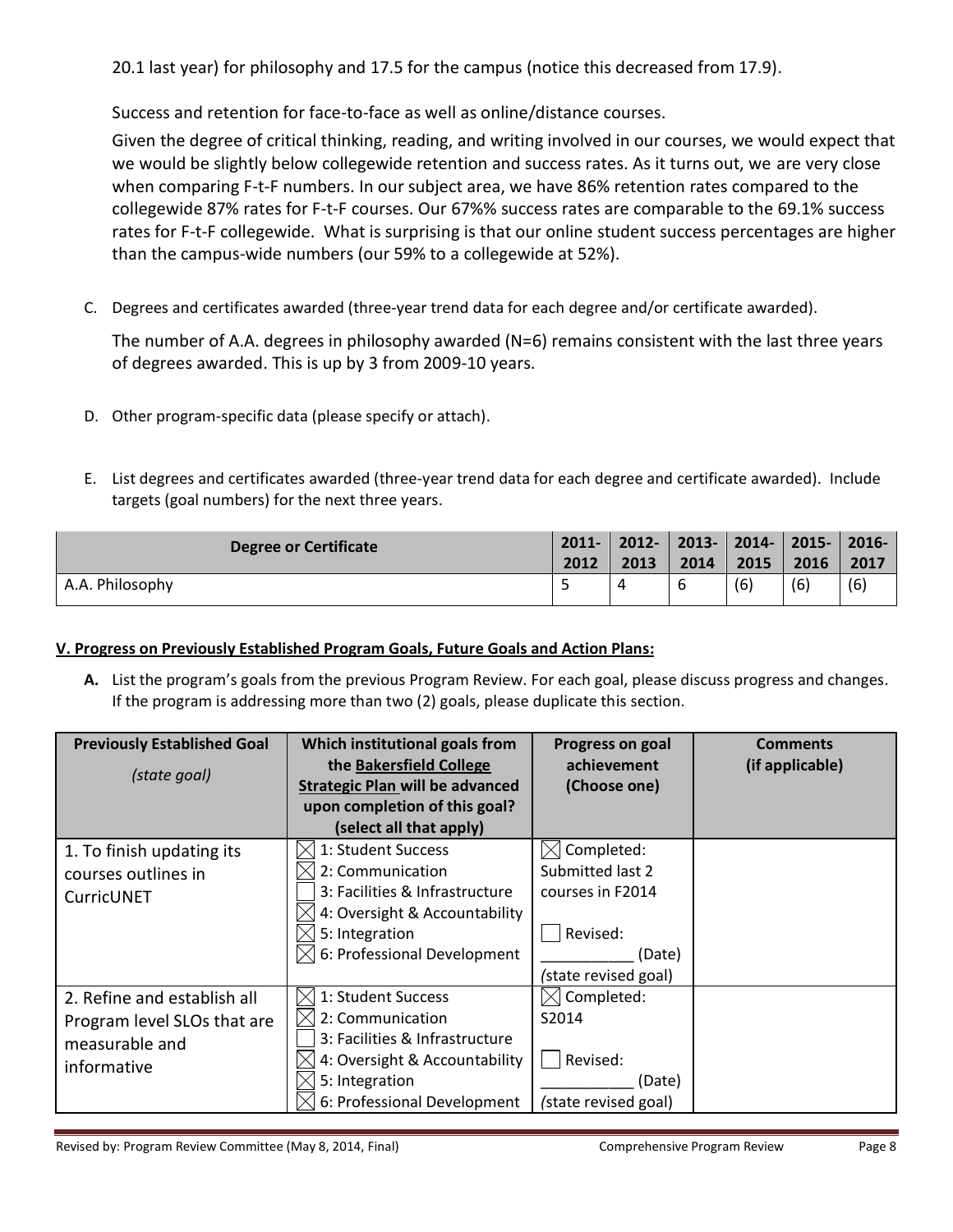| 3. To initiate and build into<br>the norms of the<br>department an on-going<br>process of assessment with<br>a view to be comprehensive<br>in our assessment activities. | 1: Student Success<br>IХ<br>$\boxtimes$<br>2: Communication<br>3: Facilities & Infrastructure<br>$\times$<br>4: Oversight & Accountability<br>5: Integration<br>$\times$<br>$\times$<br>6: Professional Development | Completed:<br>F2014<br>Revised:<br>(Date)<br>(state revised goal)        | Created documents that<br>were disseminated<br>throughout the<br>department to assist in<br>the on-going assessment<br>process.                                                                                                                                                                                                                                      |
|--------------------------------------------------------------------------------------------------------------------------------------------------------------------------|---------------------------------------------------------------------------------------------------------------------------------------------------------------------------------------------------------------------|--------------------------------------------------------------------------|----------------------------------------------------------------------------------------------------------------------------------------------------------------------------------------------------------------------------------------------------------------------------------------------------------------------------------------------------------------------|
| 4. To adopt an on-going<br>process of program<br>development to help<br>identify any gaps in our<br>program offerings, services,<br>and professional activities.         | 1: Student Success<br>2: Communication<br>3: Facilities & Infrastructure<br>4: Oversight & Accountability<br>$\boxtimes$<br>5: Integration<br>$\boxtimes$<br>6: Professional Development                            | Completed:<br>IХI<br>S2014<br>Revised:<br>(Date)<br>(state revised goal) | Online instruction<br>certainly applies to this<br>revised goal. Moreover,<br>we view this goal as<br>encompassing our<br>outreach efforts to create<br>partnerships with other<br>departments, such as with<br>our continued relationship<br>with the nursing program<br>and suggested interested<br>in generating discussions<br>with STEM related<br>disciplines. |
| 5. To develop a Transfer<br>degree in philosophy.                                                                                                                        | 1: Student Success<br>$\times$<br>2: Communication<br>3: Facilities & Infrastructure<br>4: Oversight & Accountability<br>5: Integration<br>6: Professional Development                                              | Completed:<br>(Date)<br>$\boxtimes$ Revised:<br>F2014                    | We have initiated the<br>first steps toward filing<br>all the paperwork for<br>this new degree.                                                                                                                                                                                                                                                                      |

B. List the program's goals for the next three years. Ensure that stated goals are specific and measurable. State how each program goal supports the College's strategic goals. Each program goal must include an action plan.

| <b>Future Goal</b>                        | <b>Action Plan</b>                                                                                                   | Lead person for<br>this goal            | <b>Timeline for Completion:</b> |
|-------------------------------------------|----------------------------------------------------------------------------------------------------------------------|-----------------------------------------|---------------------------------|
| Complete Transfer<br>degree in philosophy | Meet with curriculum co-chairs<br>to ensure all paperwork is filed<br>appropriately and timely.                      | Michael McNellis,<br>chairperson        | By end of the year!             |
| (select all that apply)                   | Which institutional goals from the Bakersfield College Strategic Plan will be advanced upon completion of this goal? |                                         |                                 |
| $[ \times]$ 1: Student Success            | $\boxtimes$ 2: Communication                                                                                         | 3: Facilities & Infrastructure          |                                 |
| $[$ 4: Oversight & Accountability         | $\boxtimes$ 5: Integration                                                                                           | $\boxtimes$ 6: Professional Development |                                 |
| <b>Future Goal</b>                        | <b>Action Plan</b>                                                                                                   | Lead person for<br>this goal            | <b>Timeline for Completion:</b> |
| 2.<br>Assess two program<br><b>PLOS</b>   | Meet with department and<br>create a plan                                                                            | Michael McNellis,<br>chairperson        | By end of the year!             |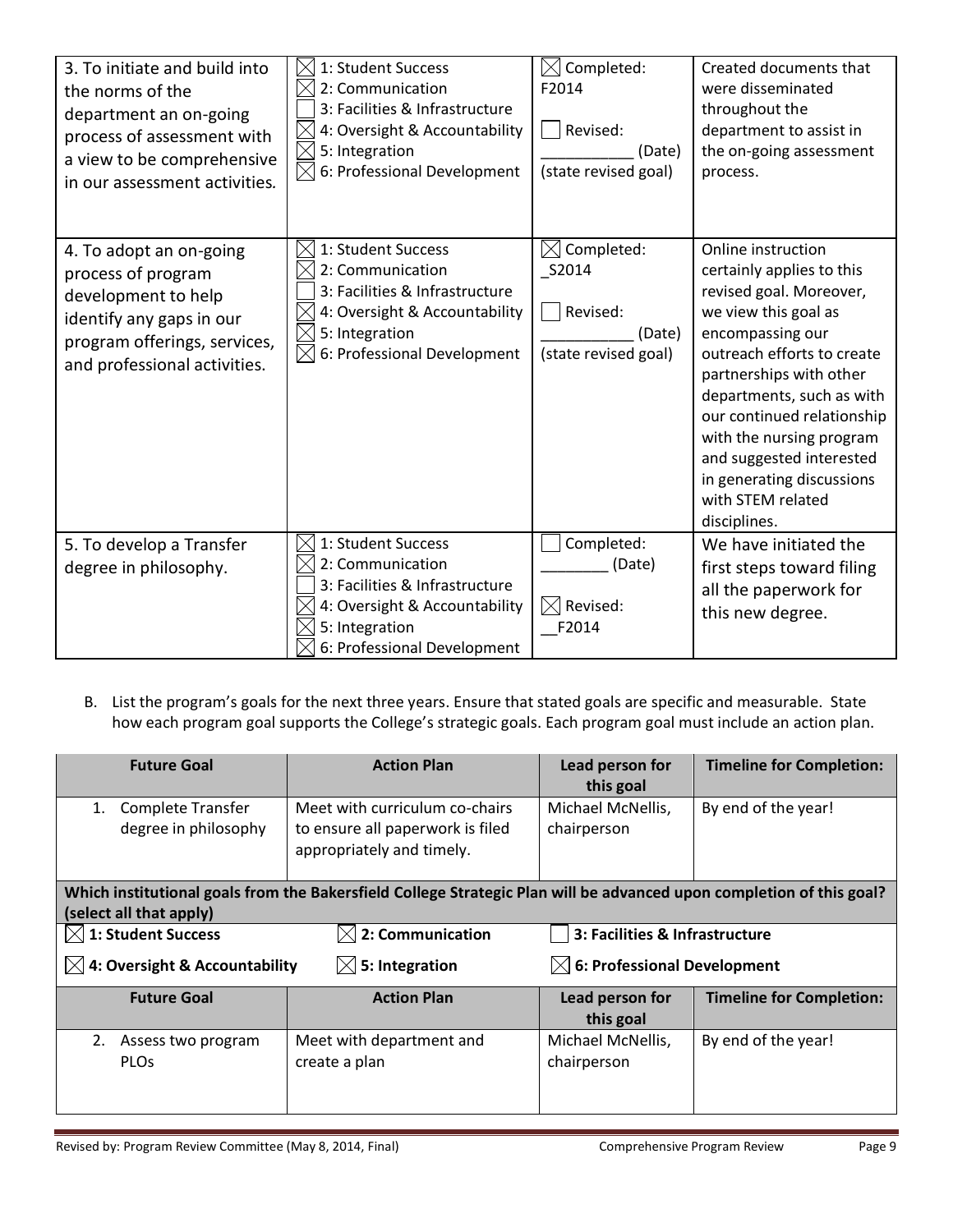| Which institutional goals from the Bakersfield College Strategic Plan will be advanced upon completion of this goal?<br>(select all that apply) |                                           |                                         |                                 |  |
|-------------------------------------------------------------------------------------------------------------------------------------------------|-------------------------------------------|-----------------------------------------|---------------------------------|--|
| $[ \times]$ 1: Student Success                                                                                                                  | $\boxtimes$ 2: Communication              | 3: Facilities & Infrastructure          |                                 |  |
| $[$ 4: Oversight & Accountability                                                                                                               | $\boxtimes$ 5: Integration                | $\boxtimes$ 6: Professional Development |                                 |  |
| <b>Future Goal</b>                                                                                                                              | <b>Action Plan</b>                        | Lead person for<br>this goal            | <b>Timeline for Completion:</b> |  |
| 3. Assess at least one<br>course level SLOs for<br>every course offered<br>this year.                                                           | Meet with department and<br>create a plan | Michael McNellis,<br>chairperson        | By end of the year!             |  |
| Which institutional goals from the Bakersfield College Strategic Plan will be advanced upon completion of this goal?<br>(select all that apply) |                                           |                                         |                                 |  |
| $\vert\angle\vert$ 1: Student Success                                                                                                           | $\boxtimes$ 2: Communication              | 3: Facilities & Infrastructure          |                                 |  |
| $\boxtimes$ 4: Oversight & Accountability                                                                                                       | $\boxtimes$ 5: Integration                | 6: Professional Development             |                                 |  |

#### **VI. Curricular Revisions** *(Instructional Programs only):*

- A. Review of Course Information:
	- o Column A list all of the courses associated with the degree.
	- o Column B list the Fall term the review process will be started for ongoing compliance.
	- o Column C list the compliance due date.
	- o Column D list any changes to courses with regard to distance education.
	- o Column E list corresponding C-ID descriptors if available. <http://www.c-id.net/>

## **\*\*Dates listed should reflect a five year cycle allowing for one year of review**

#### **to maintain ongoing compliance.\*\***

| A. Course | <b>B. Fall Term</b>   | C.              | D. Distance      | E. C-ID            |
|-----------|-----------------------|-----------------|------------------|--------------------|
|           | <b>Review will be</b> | Compliance      | <b>Education</b> | <b>Descriptors</b> |
|           | <b>Submitted</b>      | <b>Due Date</b> | <b>Changes</b>   | <b>Available</b>   |
| Phil B6a  | Yes                   | 2020-21         | Yes              | Yes                |
| Phil B7   | Yes                   | 2020-21         | Yes              | Yes                |
| Phil B37  | Yes                   | 2019-20         | Yes              | No                 |
| Phil B32  | Yes                   | 2019-20         | Yes              | No                 |
| Phil B33  | Yes                   | 2019-20         | Yes              | No                 |
|           |                       |                 |                  |                    |
|           |                       |                 |                  |                    |
|           |                       |                 |                  |                    |
|           |                       |                 |                  |                    |
|           |                       |                 |                  |                    |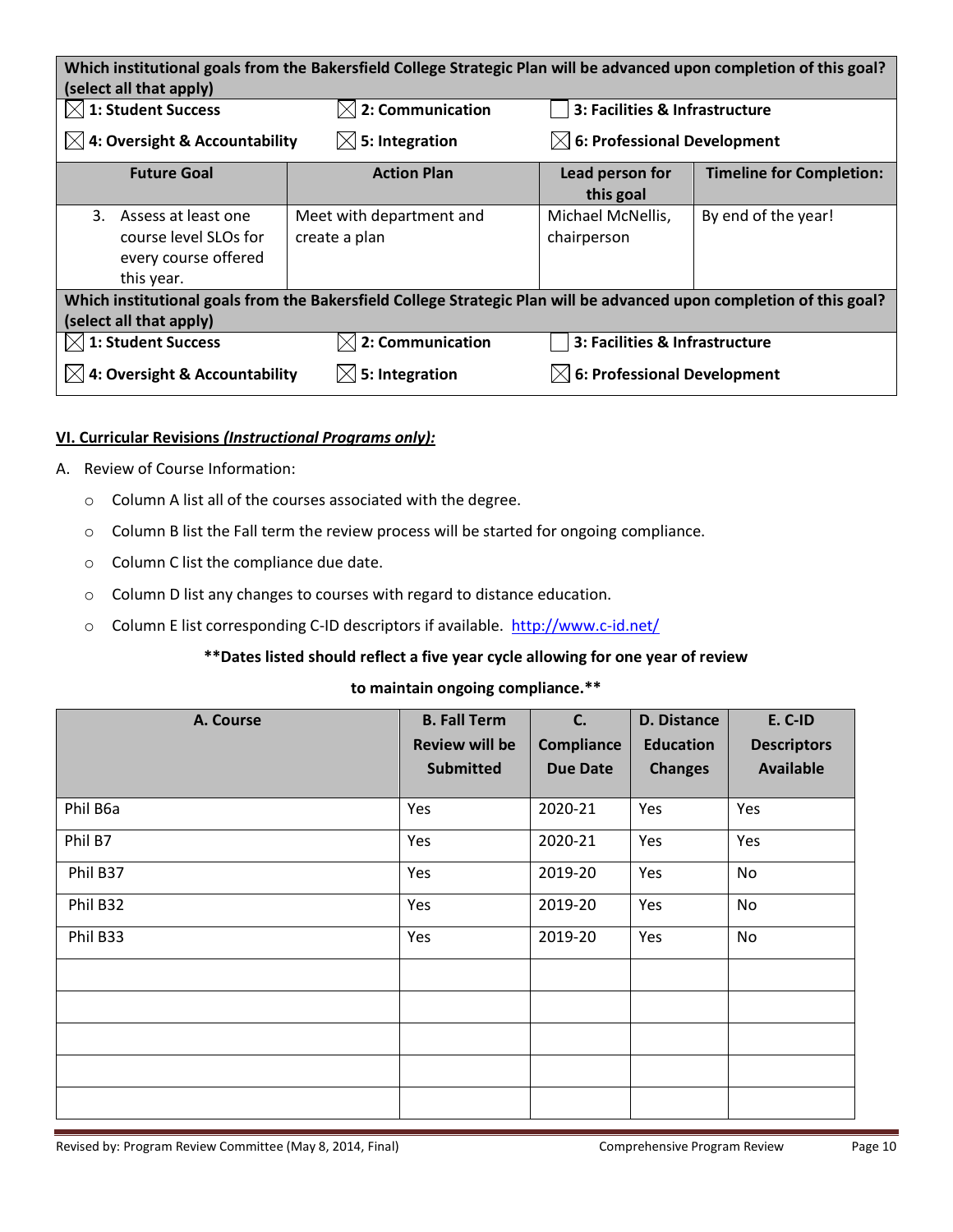A. Review of Program Information:

*Is the program information housed in CurricUNET accurate? (Considerations: changes in course(s) names and/or suffixes as well as additions/deletions of courses). If not, then a program modification needs to be started in CurricUNET to reflect the necessary changes. Explain the requested changes below.*

Yes, CurricuNet was updated with all the correct descriptions in spring of 2014.

*Is the program and course listing information in the current catalog accurate? If not, list the requested changes below. Catalog information should reflect what is in CurricUNET.*

Yes, the catalogue was updated with all the correct descriptions in spring of 2014.

B. Student Education Plan (SEP) Pathway(s) uploaded to "Attached Files" in CurricUNET.

| If applicable, SEP Pathway with CSU Breadth indicated?          | Yes        |
|-----------------------------------------------------------------|------------|
| If applicable, SEP Pathway with IGETC indicated?                | Yes        |
| If applicable, SEP Pathway with BC General Education indicated? | <b>Yes</b> |

 **\*\*Please ensure that the information housed in CurricUNET and the current catalog match. \*\***

C. If applicable, provide a description of the program's future adoption of C-ID descriptors and Associate Degree for Transfer (ADT) or Model Curricula.

We work with the curriculum committee chairs to maintain alignment with C-ID descriptors and ADT degrees.

#### **VII. Faculty and Staff Engagement:**

A. Discuss how program members have engaged in institutional efforts such as committees, presentations, and departmental activities.

#### Activities:

- Starred in the College Research Survival Skills Video [\(http://www.youtube.com/watch?v=BNHPUge6Obc\)](https://owa.kccd.edu/owa/redir.aspx?C=Ogj1Ri4daUyE2RyhDSCTQ-htc7FkqdEI2ASAoQ98L8In_Ckl34M6iQwQ_yGmJg6BwACzHxsrwqc.&URL=http%3a%2f%2fwww.youtube.com%2fwatch%3fv%3dBNHPUge6Obc)
- Organize Student Essay Contest (w/ \$500 award going to winner)
- Organize Student Colloquium (where students present their papers and respond to questions from the audience)
- Helped kickstart the first-ever BC Data Conference
- Facilitate at least 6 Gadfly Cafe' Discussions per year: some examples include Sexism & Racism: Problems of the Past or Current Realities?, Art & Pornography: What's the Difference?, Religion: Vehicle for Liberation or Enslavement of the Individual?, Should We Be Able to Rent or Sell Our Bodies?--A Case for Prostitution and the Selling of Human Organs, Animal Rights: Is it Moral for Humans to Use Animals for the Purposes of Experimentation?, separation of Church & State: Is there a Role for Prayer in Public Places? (over 400 participants: students, faculty, staff, and community members)
- Delivered Levan Talk in Santa Fe, NM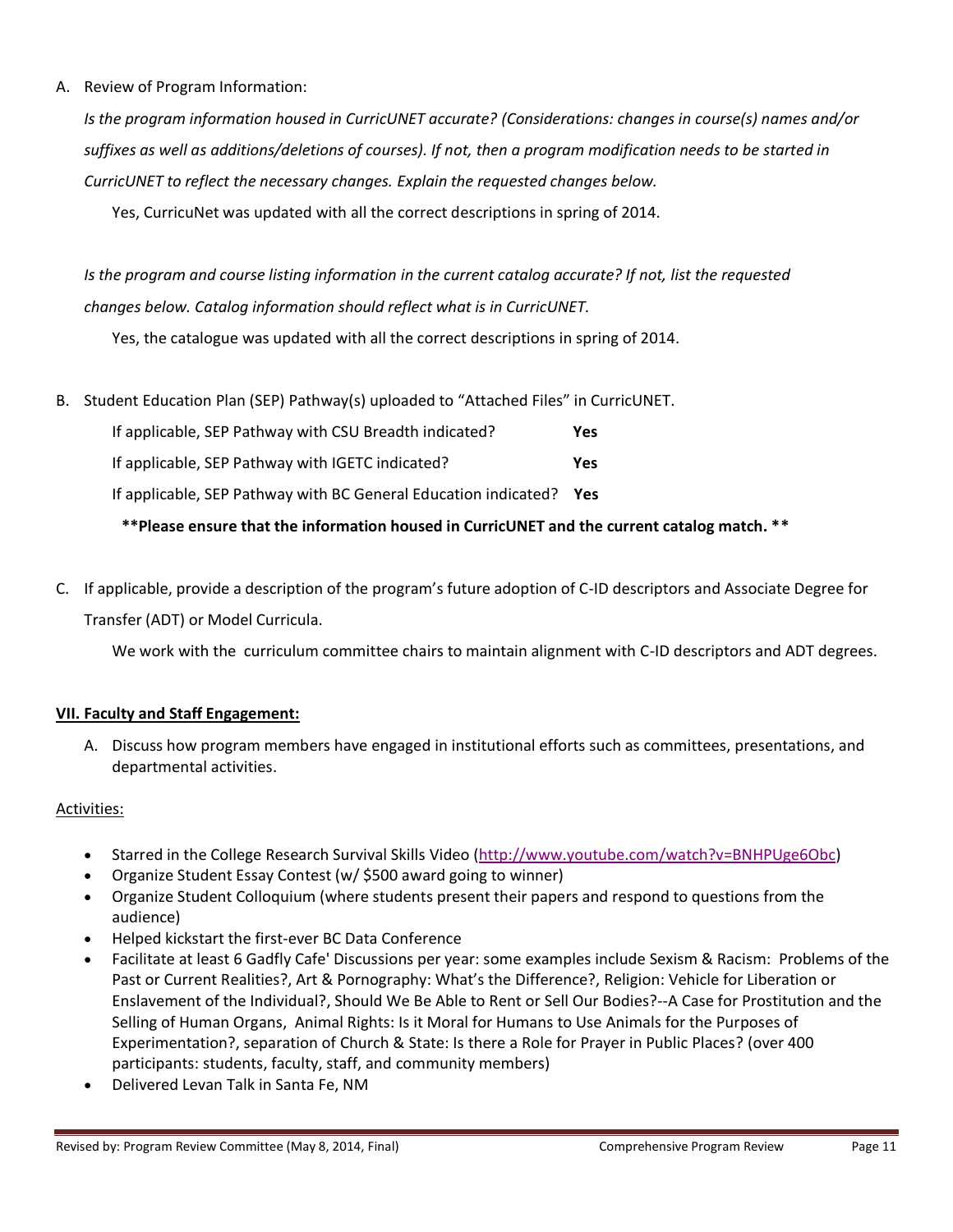- Teamed up with Communication department to deliver a talk entitled "When Words Wound: Language and the Oppression of Women." for Women's History month
- Delivered a talk at the Equity Conference
- Delivered a talk on leadership entitled "Leadership and Management: Not the Same Thing" for business students

# Committees:

- Levan Center for the Humanities
- Levan Program Committee
- Co-leader of the BC DREAMers group
- Editorial board for the Roughneck Review
- FCDC
- Curriculum Committee
- Academic Senate
- CCA/BC Grievance Officer
- CCA/BC College Chair

# Miscellany:

One of our faculty members has won the Samuel McCall Professor of the Year award twice within the last five years Two of our professors were current nominees for the Sam McCall Professor of the Year award in 2013 Two of our professors are currently *en route* to completing doctorate degrees in higher education and plan on using this knowledge to assist our institution achieve its goals

One of our faculty members has some articles being reviewed for publication

B. *Instruction Only*: Discuss how adjunct faculty are included in departmental training, discussions and decisionmaking.

We treat our adjuncts as full-fledged faculty members and invite them to our departmental meetings, provide each with a faculty mentor, freely share our classroom materials and pedagogical ideas, and invite them to departmental events.

## **VIII. Program Funding Sources:**

Identify any non-KCCD general fund sources

|                        | Title of<br>Account/Grant/Categorical<br><b>Funding</b> | <b>Start Date</b> | <b>End Date</b> | Percentage of<br><b>Program Budget</b><br><b>Covered</b> | <b>Positions funded</b><br>wholly or in part |
|------------------------|---------------------------------------------------------|-------------------|-----------------|----------------------------------------------------------|----------------------------------------------|
| Foundation<br>Accounts | n/a                                                     |                   |                 |                                                          |                                              |
| Grants                 | n/a                                                     |                   |                 |                                                          |                                              |
| Categorical<br>Funding | n/a                                                     |                   |                 |                                                          |                                              |

# **IX. Conclusions and Findings:**

Present any conclusions and findings about the program.

To date, the philosophy department continues to meet the needs of the institution and our students. We are among the most productive departments on campus (productivity score of 20.3 to campuswide score of 17.5) notwithstanding our small size of 5 full-time and 2 part-time faculty members. We are a department of faculty